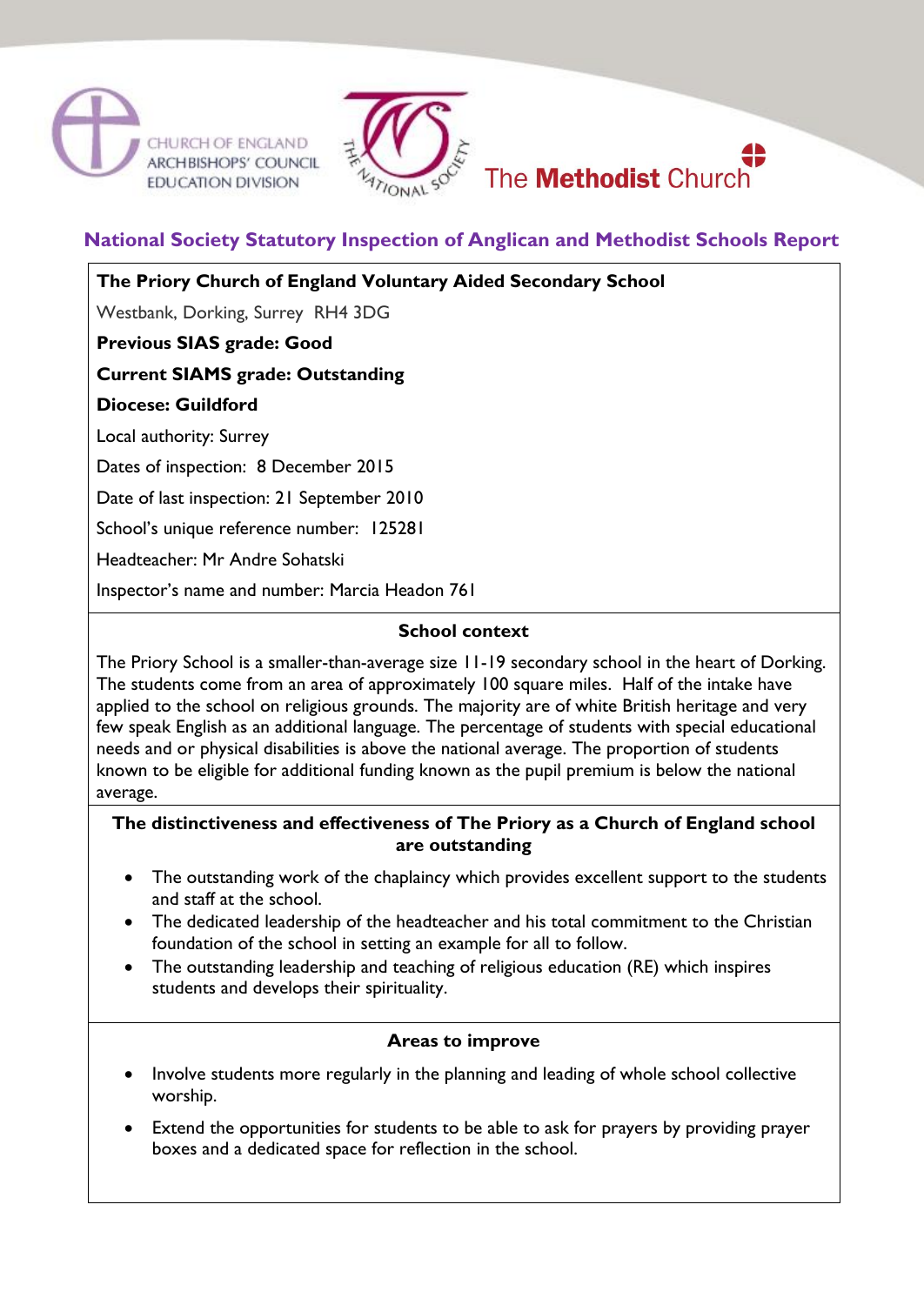## **The school, through its distinctive Christian character, is at meeting the needs of all learners outstanding**

Students in the school have a highly developed sense of social responsibility which is evident in their work for charity, their support for other students and their view that everyone is equal in the eyes of God and should be helped. This is as a direct result of the school's very strong Christian values which have a profound impact upon the lives of students. Students make links between Biblical teaching and these values with ease. The school's mission statement encapsulates its ethos and students say that 'our motto (by faith and hard work to achievement) is really important to us and that teachers expect us to work hard but help us to achieve'. Students achieve well and in 2015 there was an increase in the proportion of students who gained 5A\*-C grades with English and mathematics. Progress in English overall was above national averages and students are supported very effectively in their learning. The school is totally inclusive and provision for disadvantaged and vulnerable students is outstanding. The chaplaincy provides exceptional support and there is always someone from the wide team of chaplains, who come from varying churches, to be able to turn to. The students view the school as a family and a significant number return after they have left to celebrate events in their lives or to seek solace from staff or the chaplains. Behaviour in the school is excellent and students are highly respectful of one another whether of any faith or none. Highly positive and harmonious relationships exist between all. Attendance, after a slight dip in 2014, has now increased and the school has the lowest number of students who are persistently absent in the area. The provision for students' spiritual, moral, social and cultural (SMSC) development is extraordinary. This is fostered through the curriculum, especially in RE and collective worship and outside events. Activities such as 'OMG' week, the school walk, the year group retreats, the dance shows, the work with a school in Uganda, help students to develop. Initiatives, such as raising money and 'twinning with toilets' in Africa, and older students working in Uganda to build a playground for a school, are examples of the value of 'sacrificial love' being worked out in action. Students spoke of being on a spiritual journey at The Priory which developed as they grew older. One student said 'I've grown in my faith as the chaplains opened my eyes and I am always able to talk to them'.

## **The impact of collective worship on the school community is good**

Collective worship is important to students at The Priory. They value 'the messages' which they are given, the opportunity to reflect, to listen to people from other faiths and to be 'with the school family'. Collective worship is well planned and its content incorporates the school values along with other themes and follows the Liturgical year. Students experience a variety of forms of worship through the week, from class assemblies to year group worship and whole school worship. As a result, they gain a wide experience of different traditions as whole school assemblies are often led by members of the chaplaincy team. They also deepen their understanding of the teachings of Jesus and their understanding of the Trinity which is also developed in RE lessons. Music and visual aids on a screen enhance year group and whole school worship and create a reverent atmosphere and students participate in the rock band and gospel choir. They are involved in discussion and volunteer to join in enthusiastically when asked. However, although the students lead year group assembly and some read in church, there are relatively few opportunities for them to plan or lead whole school collective worship. Students value and enjoy other services such as Communion and the carol service held at the parish church. There is a strong focus on prayer within the school. Students understand its purpose and value the prayer groups which exist and especially the Prayer Spaces week, which is run by the RE department. However, there are not enough access points for students to be able to leave requests for prayer or enough quiet spaces for them to be able to reflect. The school has taken the evaluation of the impact of collective worship seriously and as a result has provided more opportunities for silent reflection and increased the use of multi-media in worship.